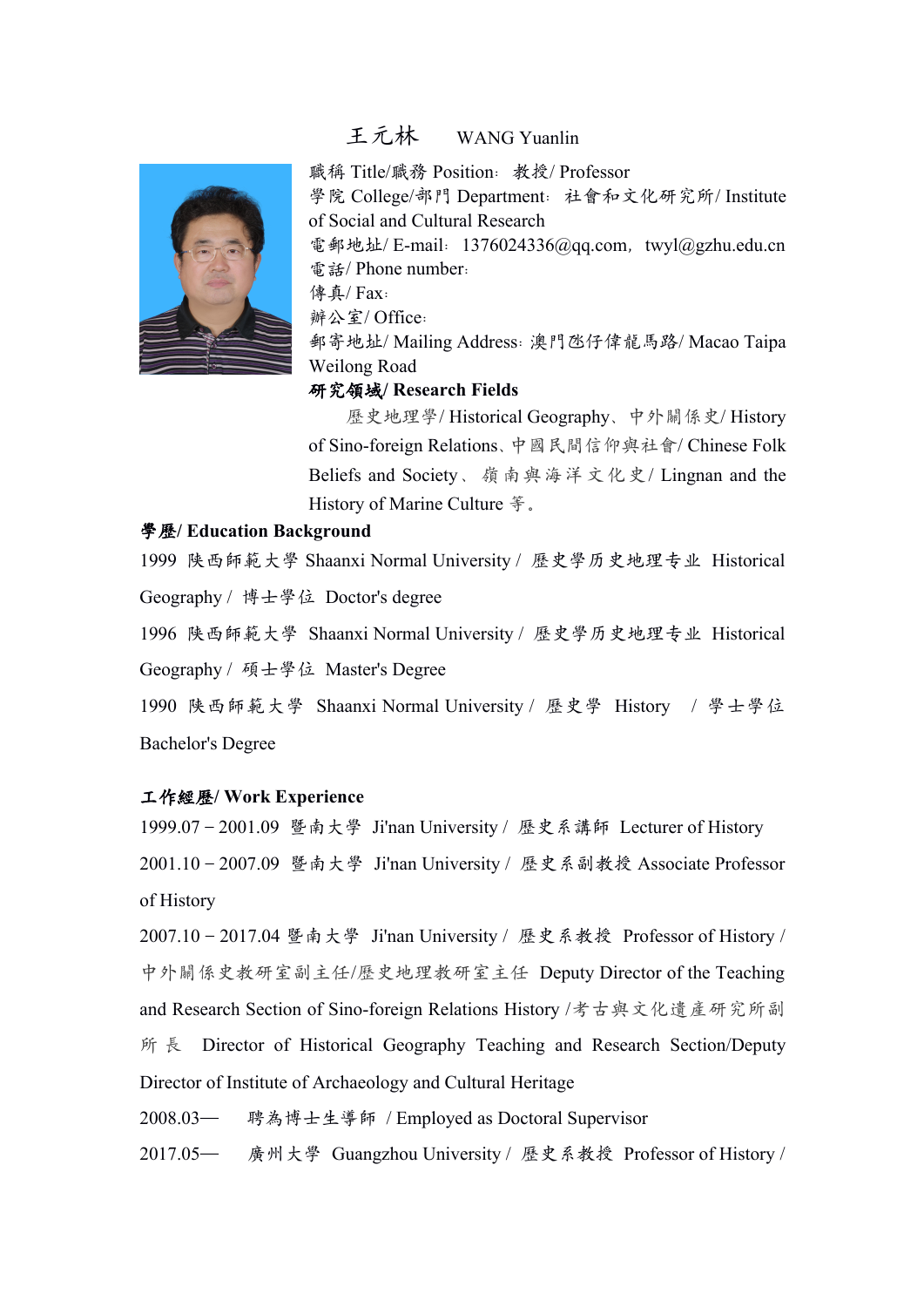廣州十三行研究中心暨廣州海上絲綢之路研究中心主任 Director of Guangzhou Thirteen Hongs' Research Centerand Guangzhou Maritime Silk Road Research Center /歷史學專業與學科負責人與學術帶頭人 Responsible Person and Academic Leader of History Major and Discipline

2019.03— 廣州大學 Guangzhou University /嶺南文化藝術研究院副院長 Vice President of Lingnan Culture and Art Research Institute

# 主要學術成果**/ Publications** 學術論文**/ Parers**(**2013-** )

1.《三聖神崇拜與宋代軍民的忠烈信仰》(第一),《歷史研究》2017 年第 6 期/ Popular and Military Worship of the Three Immortals and Belief in the Martyrs in the Song Dynasty (First author), Historical Research, 2017(6).

2.《皮場大王源流考》(第一),《中國史研究》2017 年第 4 期/ Origin Test on the King of Pichang (First author), Journal of Chinese Historical Studies, 2017(4).

3.《清代中後期廣州海幢寺的對外開放與中外宗教文化交流》(第一),《世界 宗教文化》2018 年第 6 期/ The Opening up of Guangzhou Haizhuang Temple and Sino Foreign Religious and Cultural Exchanges in the Middle and Late of Qing Dynasty (First author), The World Religious Cultures, 2018(6).

4.《十六國北朝時期關中東北部軍鎮李潤(堡)鎮考》,《中國歷史地理論叢》 2018 年第 2 期/ A Study of LiRun(Fort) Town in the Northeast of Guanzhong during the Sixteen Kingdoms and the Northern Dynasties, Journal of Chinese Historical Geography, 2018(2).

5.《清末珠江沙路河道塞通與廣州江防、通商關係探析》(第二),《(澳門) 文化雜誌》2018 年第 103 期/ Analysis on the Relationship between River Saitong of Zhujiang Sand Road and Jiangfang and Trade of Guangzhou in Late Qing Dynasty (Second author), (Macao) RC [Português,](http://www.icm.gov.mo/rc/3) 2018(13).

6.《泉州海神通遠王信仰流變考》(第二),《海交史研究》2017 年第 2 期/ Study on the Evolution of Quanzhou Haishen Tongyuan Wang Faith (Second author), Journal of Maritime History Studies, 2017(2).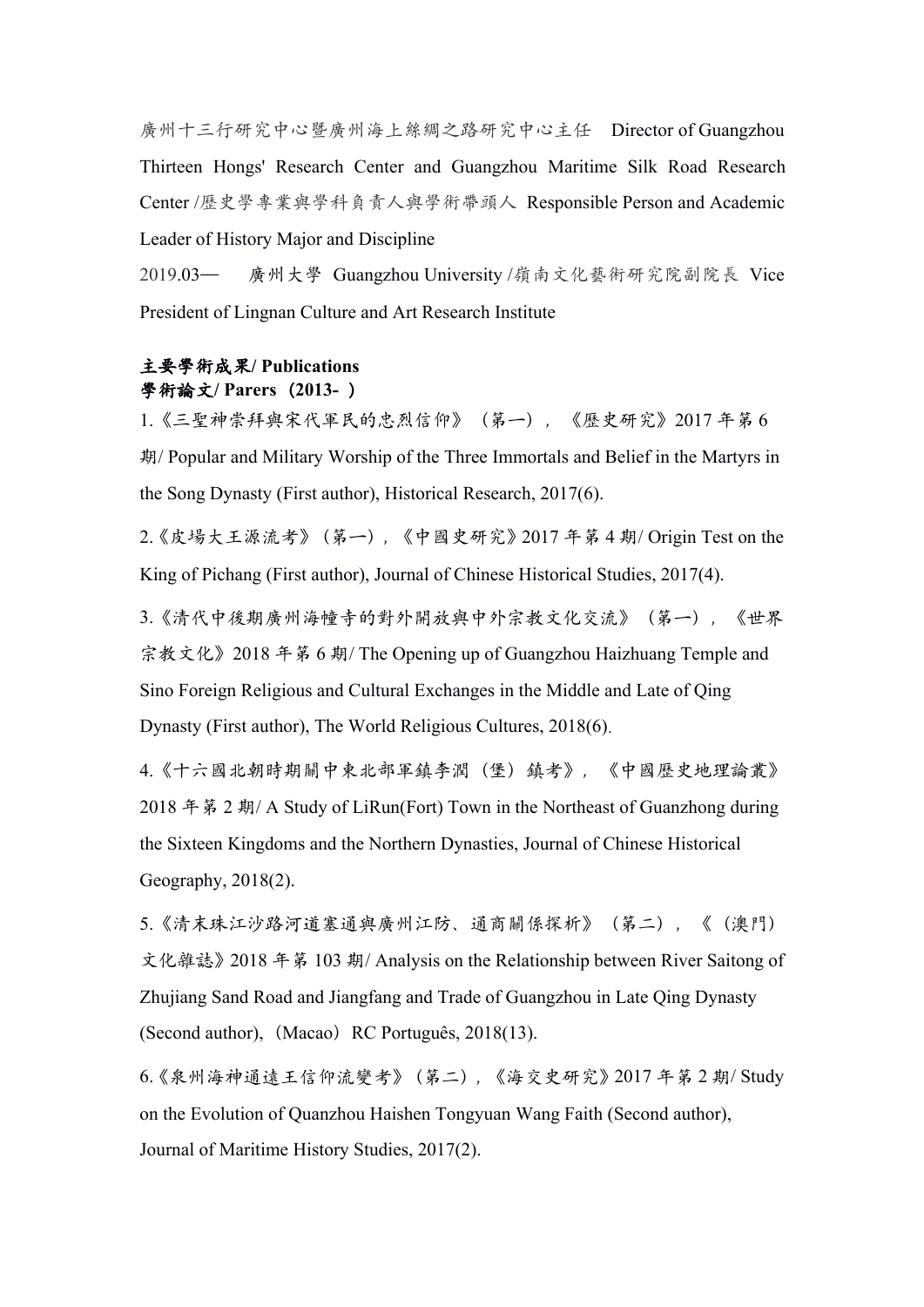7.《隋唐五代時期嶺南海陸絲路變遷與蒼梧郡地位的變化》,《廣西民族大學學 報》2017 年第 1 期/ Changes on Maritime Silk Road and Land Silk Road of Lingnan and the Status of Cangwu County in Sui, Tang and Five Dynasties, Journal of Guangxi University for Nationalities (Philosophy and Social Science Edition),  $2017(1)$ .

8.《宋代彭蠡小龍信仰與其地域擴展》(第二),《世界宗教研究》2017 年第 1 期 / The Penglu Xiaolong Beliefin the Song Dynasty and Its Regional Expansion (Second author), Studies in World Religions, 2017(1).

9.《六朝海陸絲路變遷與蒼梧郡地位的變化》《廣西民族大學學報》2016 年第 4 期/ Changes on Maritime Silk Road and Land Silk Road and the Status of Cangwu County, Journal of Guangxi University for Nationalities in the six dynasties (Philosophy and Social Science Edition), 2016(4).

10.《素謦花的傳入與種植區域的擴展》(第二),《中國農史》2016 年第 3 期/ The Introduction of Jasmine and the Expansion Planting Area (Second author), Agricultural History of China, 2016(3).

11.《廣信:秦漢時期陸海絲綢之路最早對接點之一》,《廣西民族大學學報》 2016 年第 2 期/ Guangxin: One of the Earliest Intersections of the Land-sea Silk Road in the Qin and Han Dynasties, Journal of Guangxi University for Nationalities (Philosophy and Social Science Edition), 2016(2).

12.《歷史上深圳地域與海上絲綢之路的淵源關係》(第一),《深圳大學學報》 2016 年 2 期/ Connection between Shenzhen Region and the Marine Silk Road in History (First author),Journal of Shenzhen University (Humanities & Social Sciences), 2016(2).

13.《莞香產銷地區與消費群體探研》(第二),《中國歷史地理論叢》2016 年 第 3 期/ The Description of production and Marketing Areas and Consumer groups of Guan-spice (Second author), Journal of Chinese Historical Geography, 2016(3).

14.《宋代南海諸國使節來華驛館考》(第一),《雲南社會科學》2016 年第 2 期/ The song dynasty south China sea ambassadors to China inn examination, (First author), Social Sciences in Yunnan, 2016(2).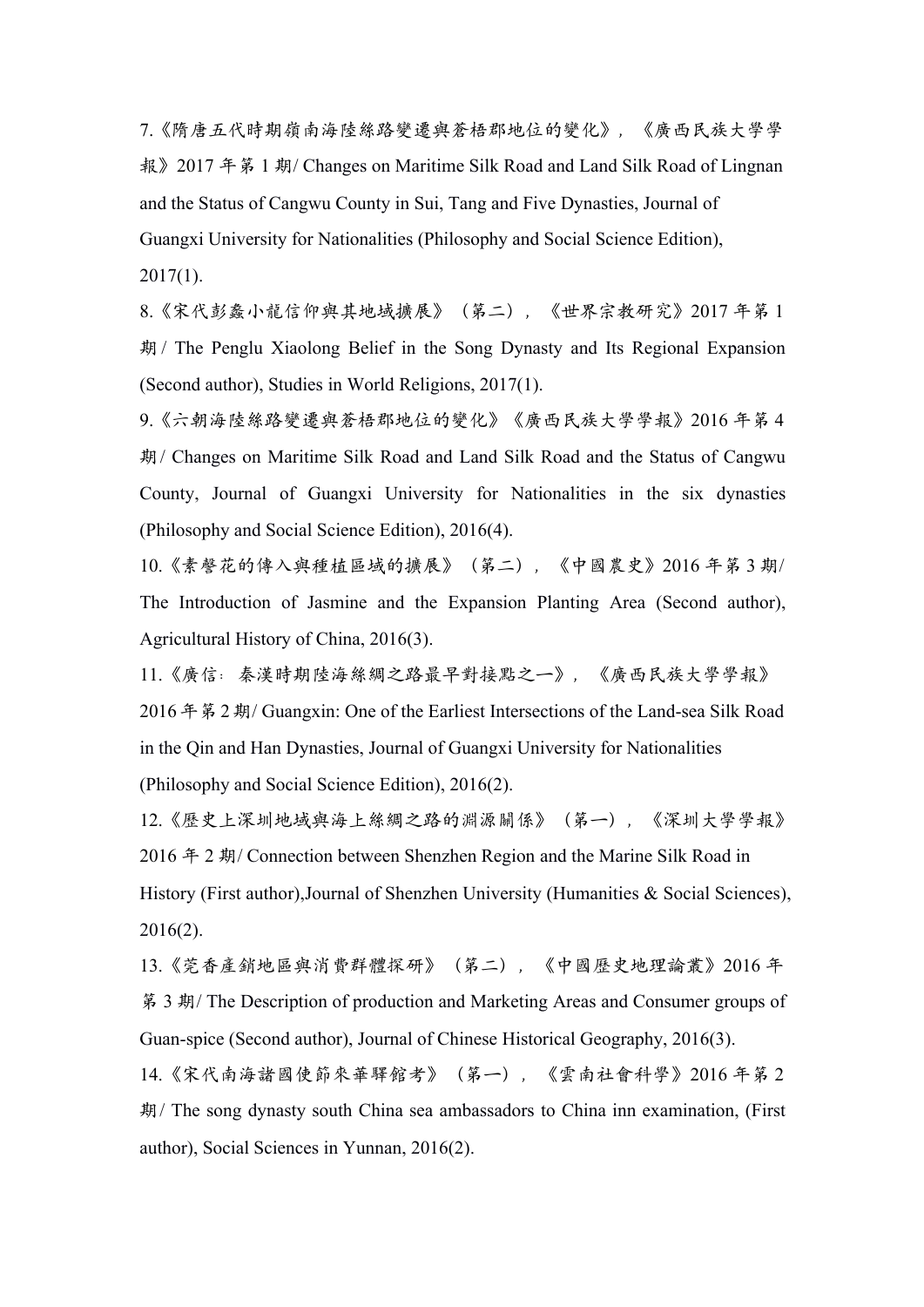15.《南唐章僚"海外使程廣記"考》(第二),《求索》2015 年第 12 期/ Study on Hai Wai Shi Cheng Guang Ji wrote by Zhang Liao in Nantang (Second author), Seeker, 2015(12).

16.《名同實異:道教、民間信仰中的譚公信仰考辨》(第一),《世界宗教研 究》2014 年 6 期/ The Same Name with Different Reality: Taoism, the Folk Belief in Tan Gong (First author), Studies in World Religions, 2014(6).

17.《長江三水府信仰源流考》(第一),《安徽史學》2014 年 4 期/ Research on the Origin and Change of Yangtze Sanshuifu Belief (First author), Historical Research in Anhui, 2014(4).

18.《近代廣州港蔗糖、草席出口的盛衰與原因初探》(第二),《海交史研究》 2014 年第一期/ The Prosperity and Decline of Sucrose and Grass Mats Export in Modern Guangzhou Port (Second author), Journal of Maritime History Studies,  $2014(1)$ .

19.《南鄰未必識:<晚晴海外筆記選>中所載的西貢》(第二),《東南亞研究》 2014 年 3 期/ Southern Neighbors Not Know: Saigon Described in Selection of the Late Qing Overseas Notes (Second author),Southeast Asian Studies, 2014(3). 20.《近代大變局中的紅頂商人潘仕成》,《中國與周邊國家關係研究》,中國 書籍出版社, 2013 年 3 月/ A Red-top Merchant Pan Shicheng in the Great Changes of Modern Times, Study of China's Relations with Neighboring Countries, Chinese Books Press, March 2013.

### 學術著作、古籍整理**/ Books**

1.《中外交通與信仰空間研究》,中國社會科學出版社,2018 年/ Research on Chinese and Foreign Traffic and Belief Space, China Social Sciences Press,January 2018.

2.《國家正祀與地方民間信仰互動研究——宋以後海洋神靈的地域分佈與社會空 間》中國社會科學出版社,2016 年元月/ Research on the Interaction between National Zhengsi and Local Folk Beliefs - the Geographical Distribution and Social Space of Marine Deities after Song Dynasty, China Social Sciences Press, March 2016.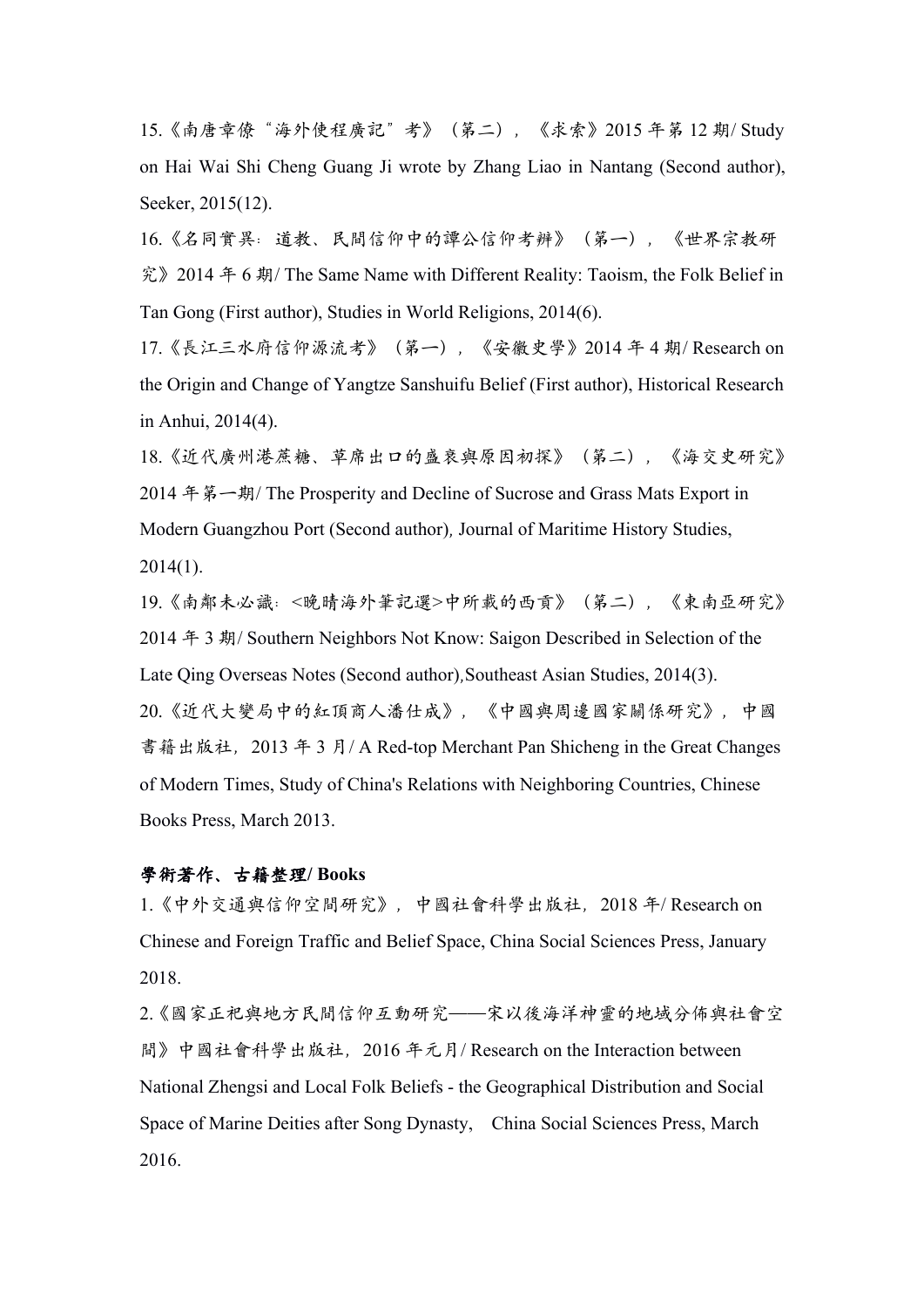3.《國家祭祀與海上絲路遺跡——廣州南海神廟研究》,中華書局,2006 年 8 月/ National Sacrifice and Maritime Silk Road Relics -- Research on Nanhai Temple in Guangzhou, Zhonghua Book Company, August 2006.

4.《內聯外接的商貿經濟:嶺南港口、腹地與中外交通關係研究》,中國社會科 學出版社, 2012 年 6 月 / Internal and External Trade Economy: Research on the Relationship between Lingnan Port, Hinterland and Domestic and Foreign Traffic, China Social Sciences Press, Jane 2012.

5.《自然災害與歷代中國政府應對研究》(第一),暨南大學出版社,2012 年 5 月 / Studies on Natural Disasters and the Response of Successive Chinese Governments (First author), Ji'nan University Press, May 2012.

6.《涇洛流域自然環境變遷研究》,中華書局,2005 年 11 月/ Study on the Change of Natural Environment in Jingluo River Basin, Zhonghua Book Company, November 2005.

7.《古代中外交通史略》(第二),中國華僑出版社,2002 年 6 月/ Ancient Chinese and Foreign Traffic History (Second author), China Overseas Chinese Press, Jane 2002.

8.《廣東海上絲綢之路史料彙編》(1-4)主編,合編 3《宋元卷》,廣東經濟出 版社, 2017 年 12 月/ Compilation of historical materials of Guangdong Maritime Silk Road (1-4) , Editor in Chief, (Collaboration 3, Song and Yuan Volume), Guangdong Economic Press, December 2017.

9.《番禺現存碑刻集》(第一),廣東旅遊出版社,2017 年 12 月/ Existing Steles in Panyu (First author), Guangdong Tourism Press, December 2017.

10.《<嶺海名勝記>增輯》點校(上下),三秦出版社,2016 年 12 月/ The Punctuation and Collation of "Linghai Mingsheng Ji" Addtions (Two volumes), Sanqin Press, December 2016.

11.《嶺海名勝記》校注,三秦出版社,2012 年 2 月/ The Collation and Annotation of "Linghai Mingsheng Ji", Sanqin Press, February 2012.

#### 主要課題**/ Research Projects**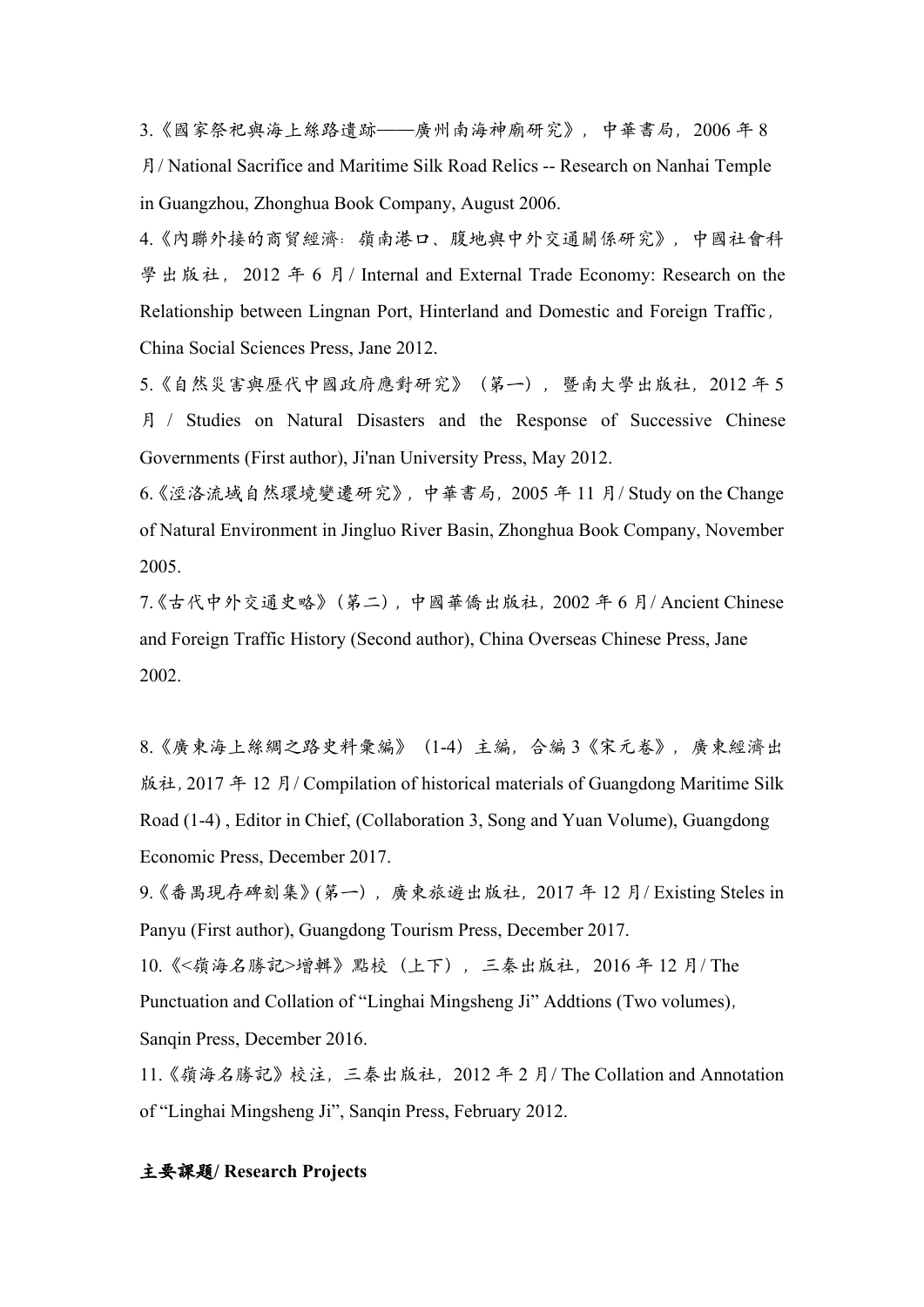1.目前主持 2018 年度中國國家社會科學基金重大課題"廣州十三行中外檔案文 獻整理與研究"(18ZDA195)(首席專家)/ Major Project of National Social Science Foundation in 2018, "Archives Collation and Research of Thirteen Hongs of Canton" 2.2015 年度國家社會科學基金重點課題"7 至 14 世紀東南沿海多元宗教、信仰 教化與海疆經略研究"(15AZS009)(擬結題)/ Major Project of National Social Science Foundation in 2015, "Study on Multi-Religion, Belief Cultivation and Maritime Strategy in Southeast Coastal Areas From the 7th Century to the 14th Century"

3.主持廣東省教育廳 2001 年規劃課題: 海上絲綢之路與廣東沿海外貿港口的歷 史地理研究 (01SJC770003) (結題) / Project of Guangdong Provincial Department of Education in 2001, "Historical And Geographical Research on the Maritime Silk Road and Guangdong Coastal Foreign Trade Ports"

4.主持廣州市 2003 年哲學社會科學課題:南海神廟與海上絲綢之路研究(結題) / Project of Philosophy and Social Science of Guangzhou in 2003, "Research On Naihai God Temple and Maritime Silk Road"

5.主持全國高校古籍整理委員會 2004 年課題:《嶺海名勝記》與郭棐研究(04070) (結題) / Subjects of Ancient Books of Countrywide College Committee, "Research on *Ling Hai Ming Sheng Ji* and Guo Fei"

6.主持廣東省一般課題:嶺南港口、腹地與中外交通關係研究(05I-02)(結題) / General Project of Guangdong Province, "Research on the Transport Relations Between Lingnan Port, Hinterland and Sino-Foreign Countries"

7.主持教育部一般課題:南嶺交通走廊與四省毗鄰地區社會經濟發展研究 (05JA77011) (結題) / General Project of the Ministry of Education, "Research on the Social and Economic Development of Nanling Transportation Corridor and Adjacent Areas of the Four Provinces"

8.主持 2008 年國家哲學社會科學基金一般課題:國家正祀與地方民間信仰互動 研究——宋以後海洋神靈的地域分佈與社會空間(08BZS042)(結題)/General Project of National Philosophy and Social Science Foundation in 2008, "Research on Interaction Between National Worship and Folk Beliefs: Geographical Distribution and Social Space of Ocean Gods after Song Dynasty"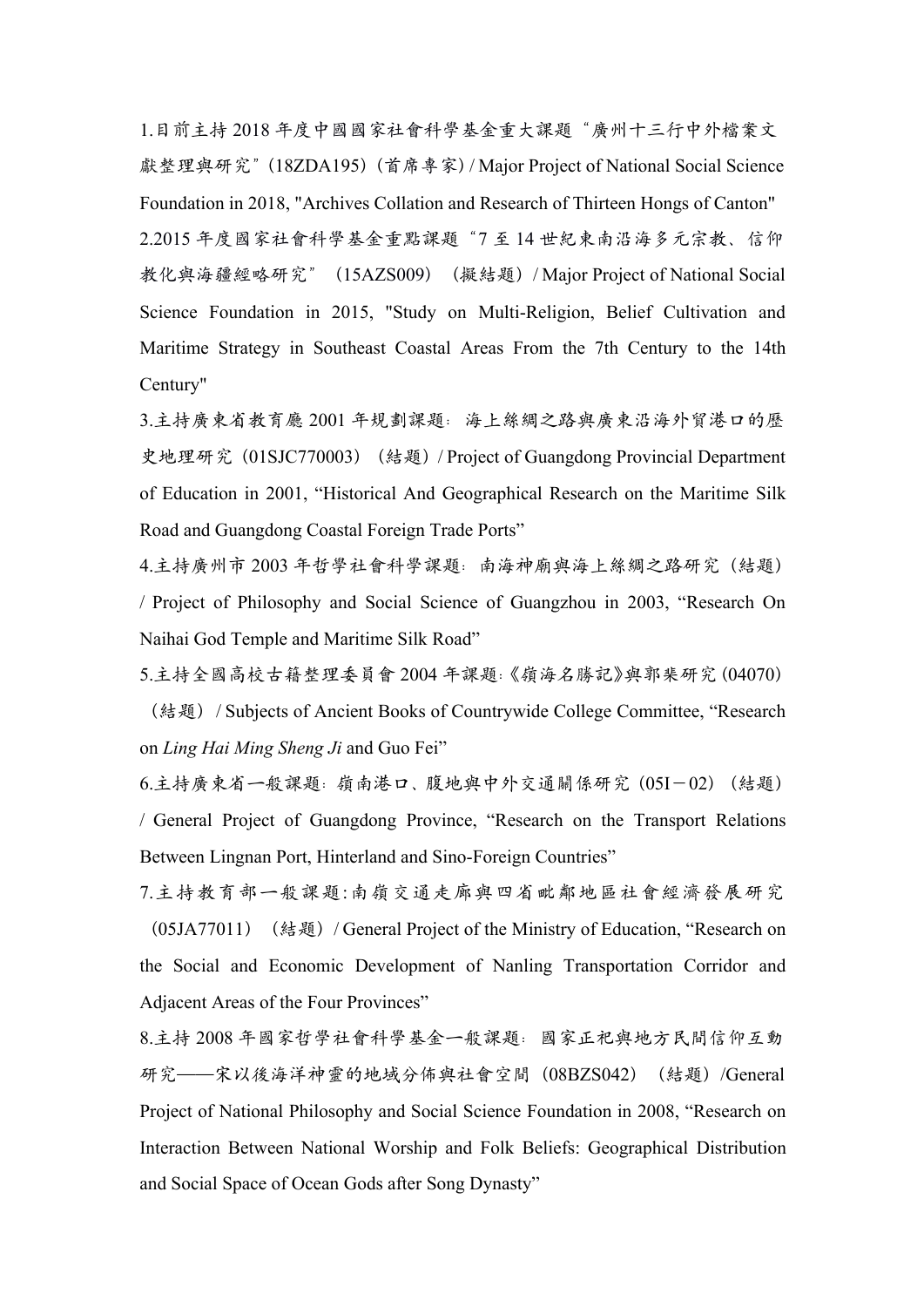9.主持中央高校基本科研暨南跨越計劃(12JNKY009)、教育部新世紀人才支持 專案"教化、認同與邊疆秩序"課題(NCET-12-0683) (結題) / Project of the Ministry of Education, "Education, Identity and Frontier Order"

10.主持廣東省宣傳部"理論粵軍"2014 年度重點課題"廣東歷史文化資源保護 開發問題研究" (WT1420) (結題) / "Theoretical Guangdong Army" of the Propaganda Department of Guangdong Province in 2014, "Research on the Protection and Development of Historical and Cultural Resources in Guangdong"

11.主持 2012 年度國家社會科學基金重大課題"環南海歷史地理研究"

(12&ZD144)子課題"環南海歷史文化和社會地理"研究(擬結題)/ Major Project of National Social Science Foundation in 2012, "Research on the Historical Geography of the South China Sea" (12&ZD144) Sub-Project "Research on the History, Culture and Social Geography of the South China Sea"

#### 學術獎項**/ Awards**

1. 2017 年 11 月論文《名同實異:道教、民間信仰中的譚公信仰考辨》(《世界 宗教研究》2014年6期)獲廣東省 2014年—2015年度哲學社會科學優秀成果三 等獎/ "The Same Name But Different Reality: A Study on Belief in Tan Gong's in Taoism and Folk Beliefs" (*Research on World Religions*, 6th issue, 2014), Awarded the Third Prize of Philosophy and Social Science Outstanding Achievement of Guangdong Province From 2014–2015;

2. 2015 年著作《內聯外接的商貿經濟:嶺南港口與腹地、海外交通關係研究》 (中國社會科學出版社,2012 年)榮獲廣東省 2012 年—2013 年度哲學社會科學 優秀成果一等獎;中共廣東省委《南方》2015 年第 25 期推薦該書/ "*Internal and External Business Economy: Research on the Transport Relations Between Lingnan Port, Hinterland and Sino-Foreign Countries*" (China Social Science Press, 2012), Awarded the First Prize of Guangdong Province's 2012–2013 Annual Outstanding Achievements in Philosophy and Social Science

3.著作《國家祭祀與海上絲路遺跡——廣州南海神廟研究》(中華書局,2006 年 8 月)獲得廣州市 2006 年—2007 年度哲學社會科學優秀成果三等獎/ *National Sacrifice and the Relics of the Maritime Silk Road: Research on Guangzhou Nanhai*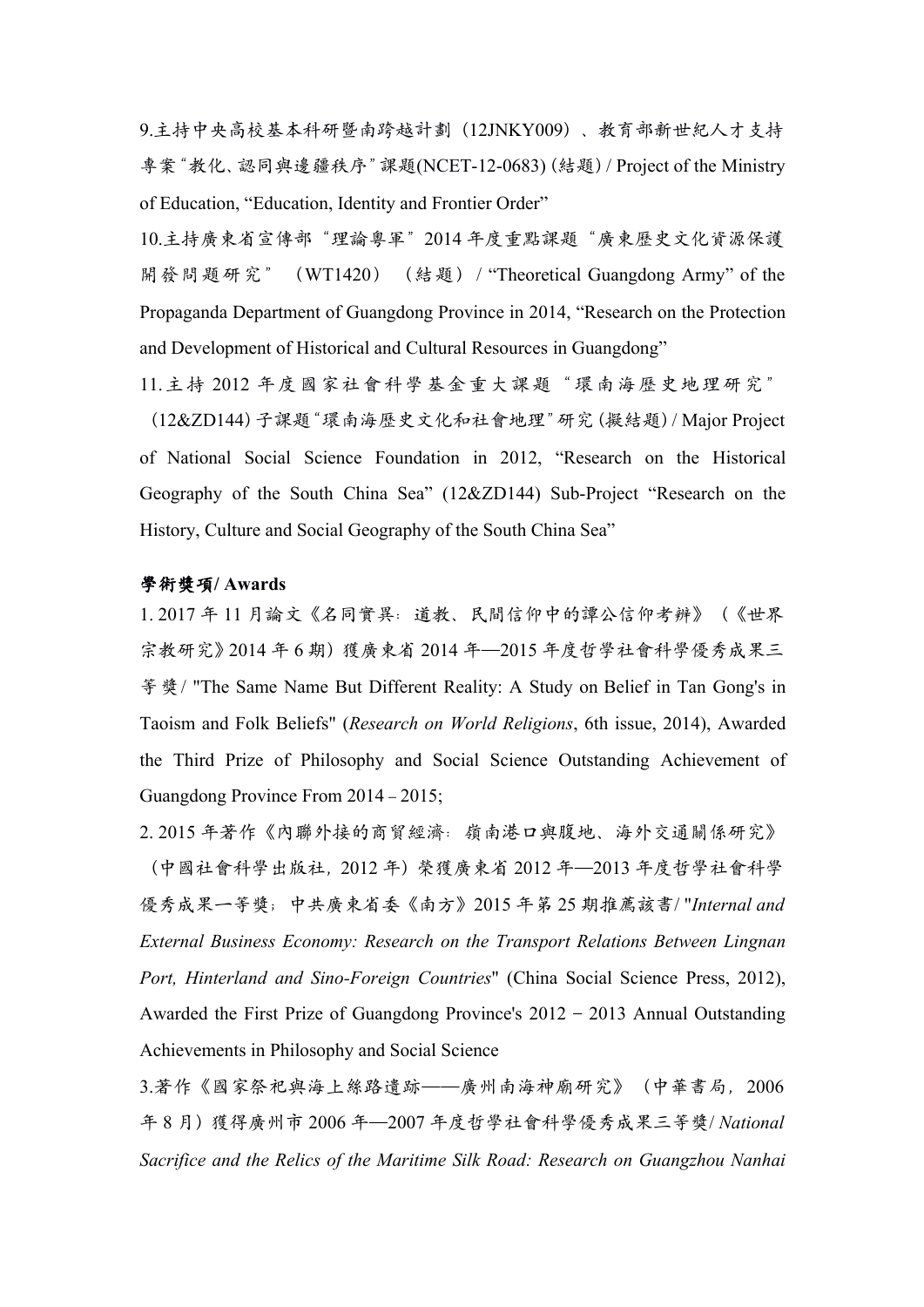*God Temple* (China Publishing House, August 2006), Awarded the Third Prize of the Outstanding Achievement of Philosophy and Social Science in Guangzhou from 2006  $-2007$ 

4.著作《涇洛流域自然環境變遷研究》(中華書局,2005 年 11 月)榮獲廣東省 2004 年 — 2005 年 度 哲 學 社 會 科 學 優 秀 成 果 三 等 獎 / *Research on Natural Environmental Changes in Jingluo River Basin* (China Publishing House, November 2005), Awarded the Third Prize of Outstanding Achievements in Philosophy and Social Science in Guangdong Province from 2004–2005.

#### 榮譽**/ Honors**

1.入選 2012 年度教育部"新世紀人才支持計劃"/ "New Century Talent Support Plan" of the Ministry of Education in 2012;

2.入選2012年"廣東省千百十工程"省級培養對象/ The University-level Cultivation Object of Guangdong Higher Education Institution "Qianbaishi Project"

3.霍英東教育基金會第九屆高等院校青年優秀教師獎獲得者/ The Ninth Outstanding Young Teacher in Universities and Colleges, Fok Ying Tung Education Foundation

4.自從 2014 年擔任廣東省人民政府特聘參事、特約研究員以來,多篇參事建議 獲得"優秀議政獎"/ Served as the Special Counselor and Special Researcher of Guangdong Provincial Government, Many of the Counselors'Suggestions Have Won the "Excellent Participate In The Management of Political Affairs Award"

### 學術兼職**/ Membership in Academic Organizations**

中國海外交通史研究會副會長/ Vice President of China Traditional Trade Routes History Institute

中國地理學會歷史地理專業委員會委員/ Member, Professional Committee of Historical geography, Geographical Society of China

中國古都學會常務理事/ Executive Member of council, China Ancient Capital Research Association

中 國 中 外 關 係 史 學 會 理 事 / Executive Member of council, Sino-Foreign